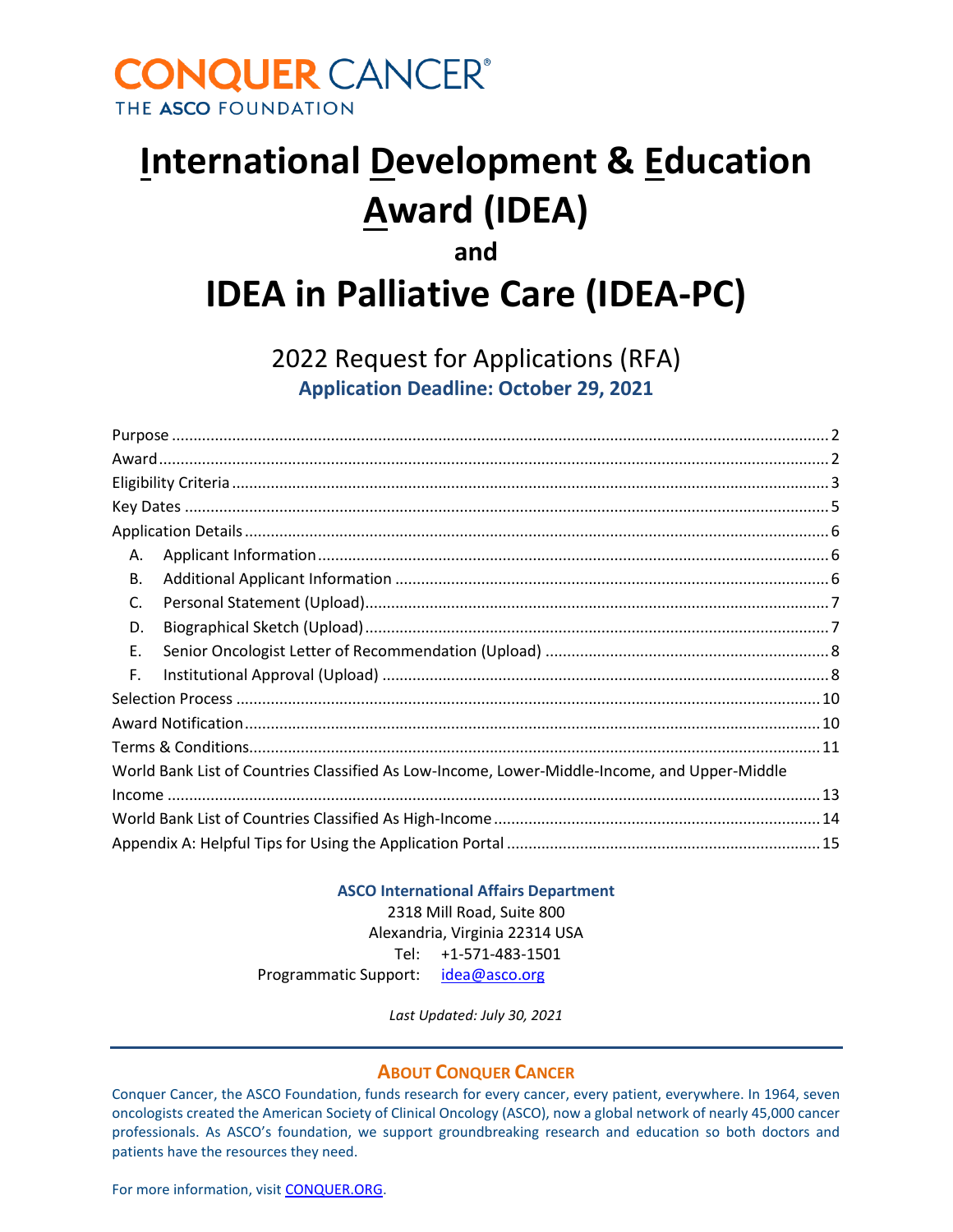

# **International Development and Education Award (IDEA) 2022 IDEA Request for Applications**

<span id="page-1-0"></span>**Purpose** 

The International Development and Education Award (IDEA) provides support for early-career oncologists in developing countries and facilitates the sharing of knowledge between these oncologists and ASCO members. The program pairs IDEA Recipients with a leading ASCO member Mentor, and enables Recipients to attend the ASCO Annual Meeting, participate in a post-Meeting visit to their Mentor's institution, and develop long-term relationships to improve cancer care in their countries and inform ASCO programs in developing countries.

In addition, the International Development and Education Award in Palliative Care (IDEA-PC) provides medical education in palliative care, assists with career development, and helps establish strong relationships with leading members in the field of palliative care who serve as scientific Mentors to each recipient. IDEA and IDEA-PC Recipients are expected to share the knowledge and training they receive through the program with colleagues in their home countries once they return.

#### <span id="page-1-1"></span>**Award**

The Award will provide each Recipient with the following:

#### **ASCO Member Mentor**

- An ASCO member in the U.S. or Canada who volunteers to serve as a mentor and is matched to an IDEA Recipient based on shared professional and scientific interests.
- The Mentor helps the Recipient navigate the Annual Meeting, hosts Recipient at their institution, and serves as a professional contact for Recipient after they return home.

#### **ASCO Annual Meeting**

- Complimentary registration for the Annual Meeting, including attendance at one ticketed session of the Recipient's choice.
- Economy-class airfare to and from the Annual Meeting (arranged by ASCO).
- Hotel room charge and tax, up to 6 nights, during the Annual Meeting (arranged by ASCO).
- Per diem stipend for meals and ground transportation.

#### **Extended Tour Award (ETA)**

- Economy-class airfare between the Annual Meeting and Mentor's institution (arranged by ASCO).
- Hotel room charge and tax, up to 4 nights, during the ETA (arranged by ASCO).
- Per diem stipend for meals and ground transportation.

#### **Other**

- \$160 for expenses associated with obtaining a U.S. B1/B2 visa.
- \$100 for expenses associated with obtaining mandatory travel/medical insurance.
- Up to \$1,000 reimbursement for Recipients who must travel outside their country in order to obtain a U.S. visa.
- Three (3) years of complimentary membership with ASCO (subject to approval), which includes a subscription to the *Journal of Clinical Oncology*.

The Award is not intended to completely cover all travel or daily expenses during a Recipient's trip. For example, the Award does not cover medical care, taxes, gratuities (tips), phone calls, laundry, Internet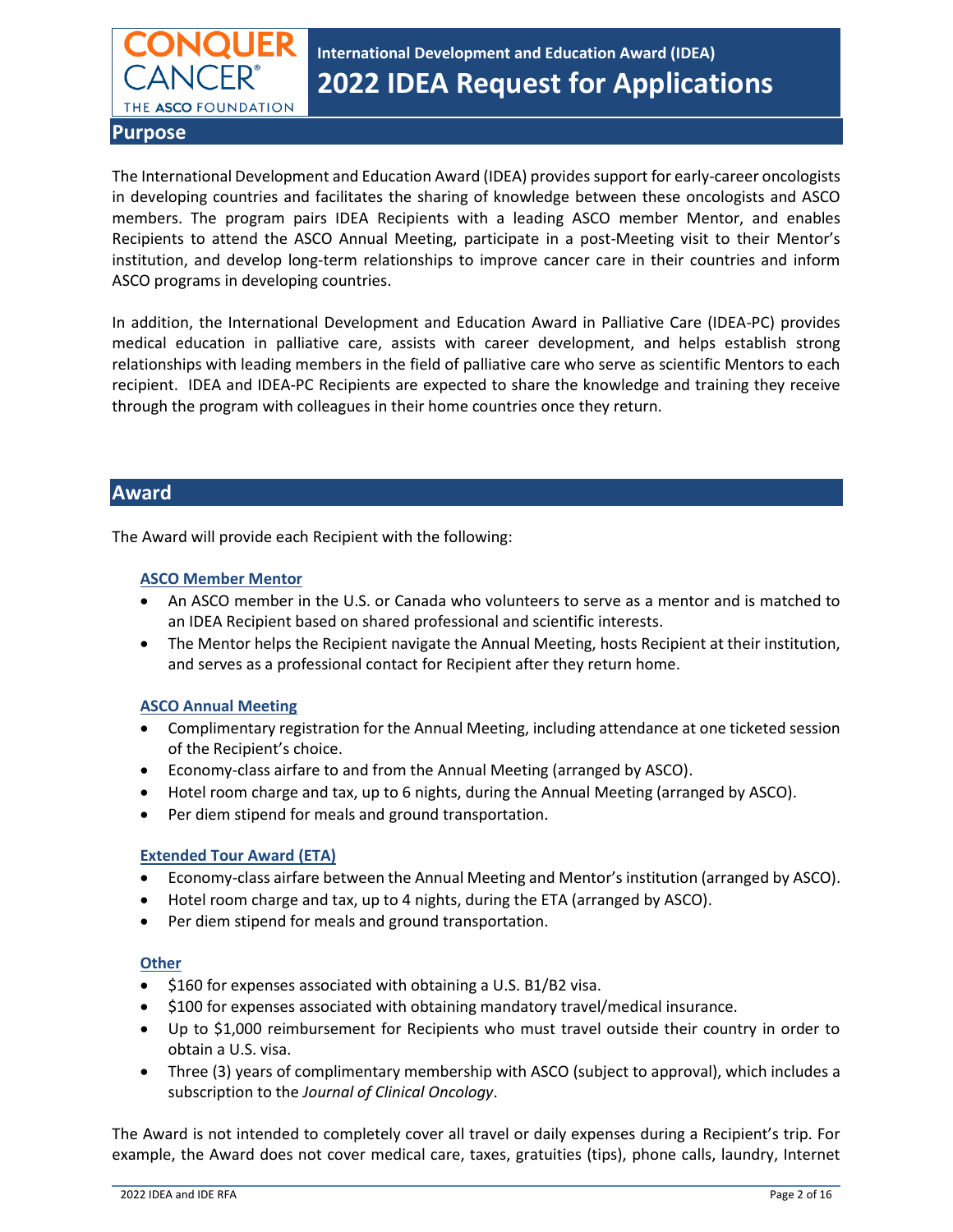

service, in-room movies, etc. The Recipient is financially responsible for all expenses not explicitly covered by the IDEA and ETA Awards.

#### **Eligibility Criteria**

Applicants must meet the following criteria in order to apply for the International Development and Education Award:

- 1. Applicants must have a current passport that does not expire before December 2022.
- 2. Applicants must be a current resident of a country classified by the World Bank as Low-Income, Lower-Middle-Income, or Upper-Middle-Income, and have limited resources to attend the ASCO Annual Meeting (see Page 14 for a list of countries).
- 3. As of June 1, 2022, applicants cannot have completed more than one academic year of "formal training" (for instance, attended medical school, participated in internships, fellowships, or residency programs) in a country classified by the World Bank as High-Income (see Page 15 for a list of countries).
- 4. Applicants must be a **Full Member** (including discounted international dues categories) or **Member in Training** member of ASCO; or willing to submit an application for ASCO membership in one of these categories as part of the IDEA application process:

**Full Member** – Available to experienced licensed physicians or other health professionals of any nation who devote a majority of their professional activity to cancer patient care and/or research or education in the biology, diagnosis, prevention or treatment of human cancer. **Note**: There is an **international discounted dues option** available to oncology physicians who reside in a nation classified by the World Bank as Low-Income, Lower-Middle-Income, or Upper-Middle-Income.

**Member in Training** – Available to health professionals having an MD, DO, PhD, PharmD, or other doctoral degree, who are participating in a subspecialty training program in oncology or another field that would lead to eligibility for Full Membership or Allied Physician/Doctoral Scientist.

Applicants whose ASCO membership is not active will be required to reactivate it prior to the application review and selection process.

**\*Note:** Applicants who are not already members of ASCO must submit a membership application in order to be considered for IDEA. Those applicants who are already members of ASCO should check to confirm their memberships are active and may be required to make a payment to reactivate their membership. New applicants will also be asked to make a payment to activate their ASCO membership in order to be considered during the IDEA review process. If you have concerns about making a payment to make your ASCO membership current, please contact ASCO staff at [idea@asco.org.](mailto:idea@asco.org) Applicants who are selected for IDEA will receive three years of complimentary (free) membership dues.

5. Applicants cannot have previously received the IDEA award, IDEA-PC award or its predecessor, the International Travel Grant (ITG).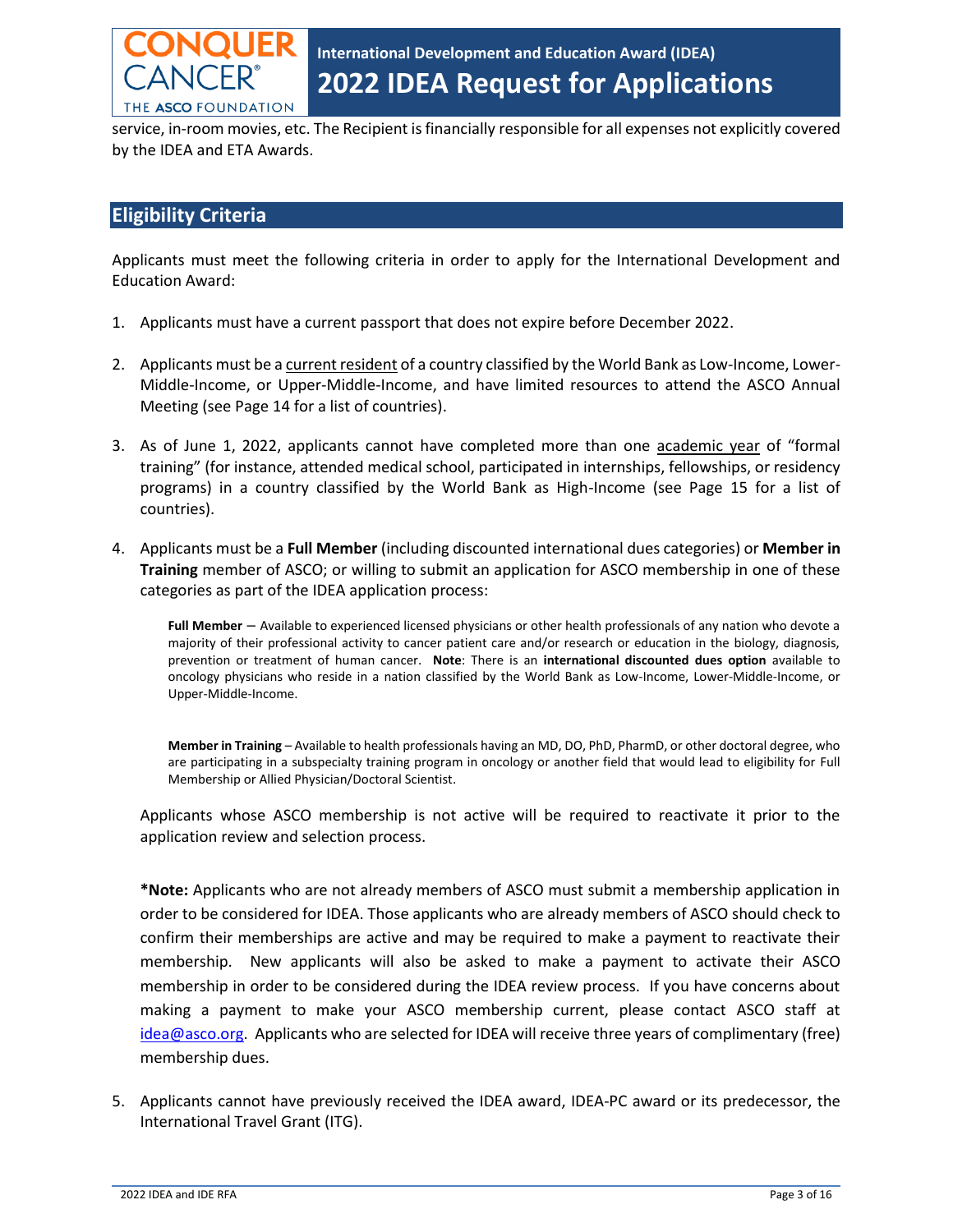

- 6. Applicants cannot have previously attended more than one ASCO meeting in the past five (5) years (including the Annual Meeting, GI Symposium, or GU Symposium).
- 7. Applicants should be **less than** ten years past their oncology program training. Therefore, applicants must have completed their oncology training in June 2011 or more recently.
- 8. Applicants must be fluent in English (both writing and speaking).
- 9. Must have demonstrated interest in palliative and supportive care into their institution. This may be shown by attending courses on the topic, participating in related clinical activities, published articles, etc. *(IDEA-PC Applicants Only)*

Applicants are not required to submit an abstract for the 2022 ASCO Annual Meeting. However, reviewers are still interested to know who plans to submit an abstract. This question is included within the application; please add whether it is your intention to submit an abstract for the 2022 ASCO Annual Meeting. Applicants may request that the abstract submission fee be waived by sending an email to **[idea@asco.org](mailto:idea@asco.org)**.

#### **Compliance with Applicable Legal Requirements (Applies to Non-U.S. Institutions and Entities)**

The IDEA Award is subject to applicable financial and legal requirements, including but not limited to United States laws addressing foreign corrupt practices and economic and trade sanctions and embargoes (including but not limited to those administered by the Office of Foreign Assets Control of the U.S. Department of the Treasury). Notwithstanding any other provision in this Request for Applications, any grant award is contingent on Conquer Cancer's ability to transfer grant funds to the sponsoring institution and/or individual(s) and support the research project to be conducted by the applicant in compliance with all applicable legal requirements. Conquer Cancer will not accept applications from, and/or make grant awards to, certain foreign sponsoring institutions or individuals if Conquer Cancer is prohibited from doing so under U.S. sanctions laws, or if Conquer Cancer would be required to obtain a license from the Office of Foreign Assets Control or Department of Commerce to make such grants. If it is impossible or inadvisable for Conquer Cancer, in its sole and absolute discretion, to transfer grant funds to the sponsoring institution and/or individual(s) pursuant to applicable legal requirements, the grant will not be awarded to the sponsoring institution and/or individual. If, after payment of the first installment of a grant award, it becomes impossible or inadvisable for Conquer Cancer, in its sole and absolute discretion, to transfer grant funds to the sponsoring institution and/or individual(s) pursuant to applicable legal requirements, then Conquer Cancer shall have no obligation to pay additional installments of the grant award. It is the responsibility of the sponsoring institution and the applicant to provide Conquer Cancer with the information or lawful means that permit Conquer Cancer to transfer the grant funds in compliance with all legal requirements.

Among the resources available to evaluate compliance with requirements administered by the Office of Foreign Assets Control are:

- <http://www.treasury.gov/resource-center/sanctions/Pages/default.aspx>
- <http://www.treasury.gov/resource-center/sanctions/Programs/Pages/Programs.aspx>
- <http://www.treasury.gov/resource-center/sanctions/SDN-List/Pages/default.aspx>

**The ASCO IDEA Steering Group reserves the right to evaluate and determine applicants' eligibility based on the information and justifications included in the application materials.**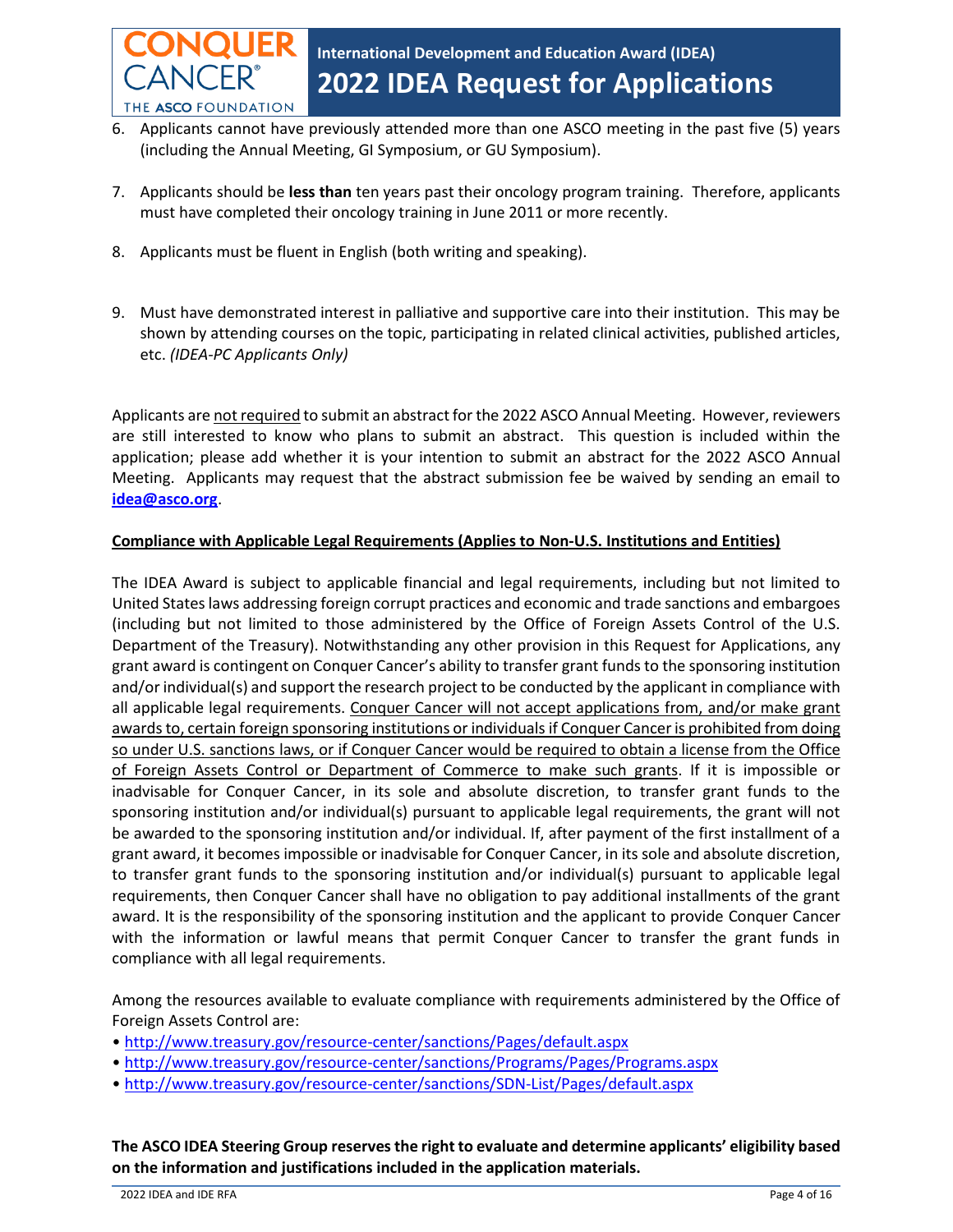

# <span id="page-4-0"></span>**Key Dates**

| Late-Dec 2021/Early-Jan 2022  Finalists contacted by members of IDEA Working Group |
|------------------------------------------------------------------------------------|
|                                                                                    |
| Late-January (after notification) Deadline to accept/decline IDEA                  |
|                                                                                    |
|                                                                                    |
|                                                                                    |
|                                                                                    |
|                                                                                    |
|                                                                                    |
|                                                                                    |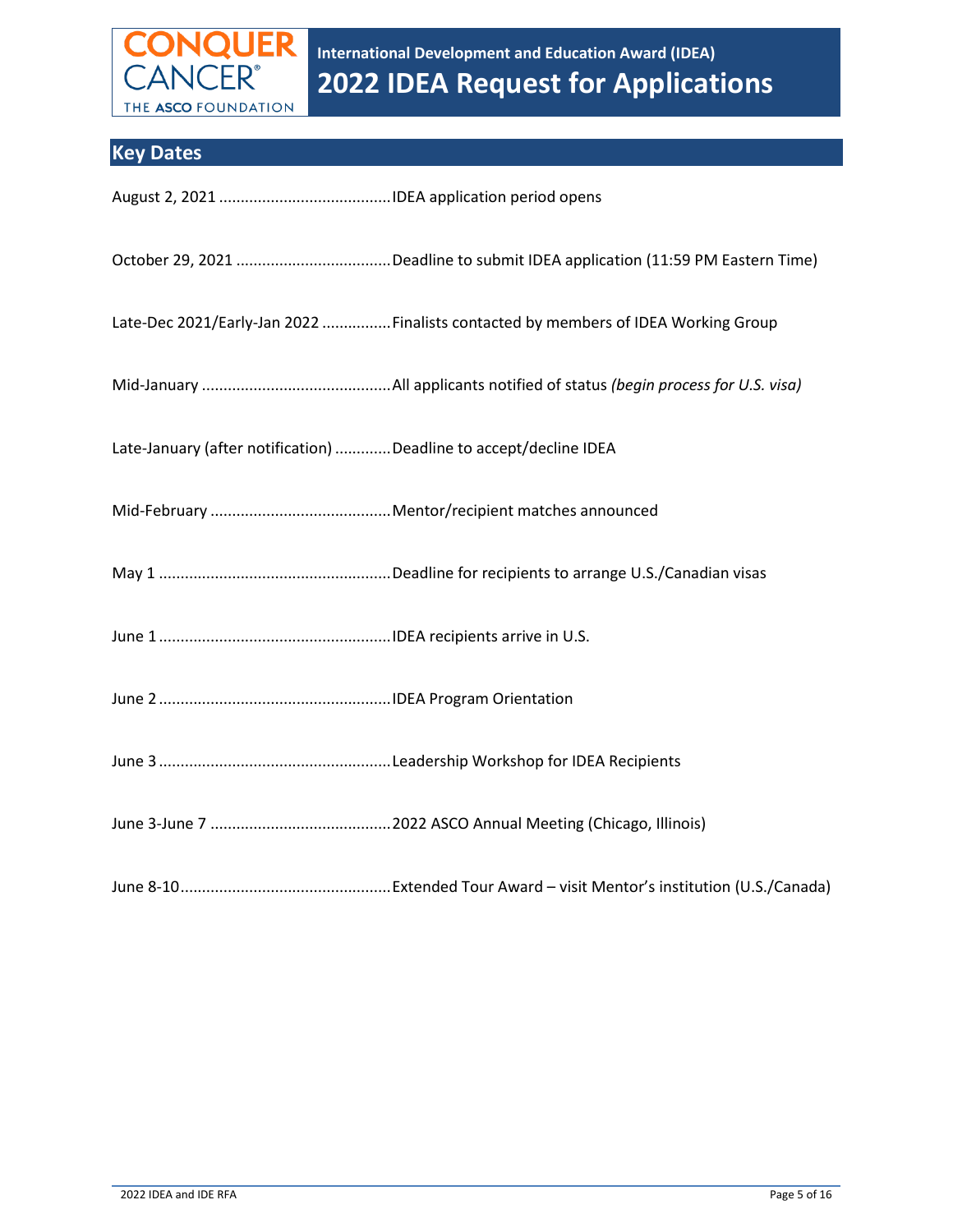

<span id="page-5-0"></span>All applications must be submitted in accordance with the requirements and instructions of this Request for Applications (RFA). All application materials must be in English and must be submitted online through the Conquer Cancer Application Portal [\(awards.asco.org\)](http://awards.asco.org/).

The full application must be submitted by **11:59 PM Eastern Time on Friday, October 29, 2021**. **No late applications will be accepted.** 

#### **2022 IDEA Application**

The 2022 IDEA application includes the following mandatory components (see a detailed description of each component beginning on Page 7):

- A. Applicant Information
	- a. Contact Information, Institution, Professional Interests
- B. Additional Applicant Information
	- a. Previous experience, English fluency, and funding access
- C. Personal Statement
- D. Biographical Sketch
- E. Senior Oncologist Letter of Recommendation
- F. Institutional Approval

#### <span id="page-5-1"></span>**A. Applicant Information**

This information is pulled directly from the applicant's ASCO membership profile. If changes need to be made to the applicant's information, visit <profile.asco.org>. Make sure that the applicant's profile has the most up-to-date information before beginning an application. Changes made to the applicant's profile are not saved in real-time but will be reflected on this form before submitting the full application.

- 1. Name
- 2. Degree
- 3. Institution
- 4. Address
- 5. Member ID
- 6. Academic Rank
- 7. Subspecialty Training
- 8. Field of Clinical Training
- 9. Field of Research Training

#### **B. Additional Applicant Information**

Please add the following personal and professional details:

- 1. Nationality/Citizenship
- 2. Current Primary Activity (In Training, Practicing, or Research)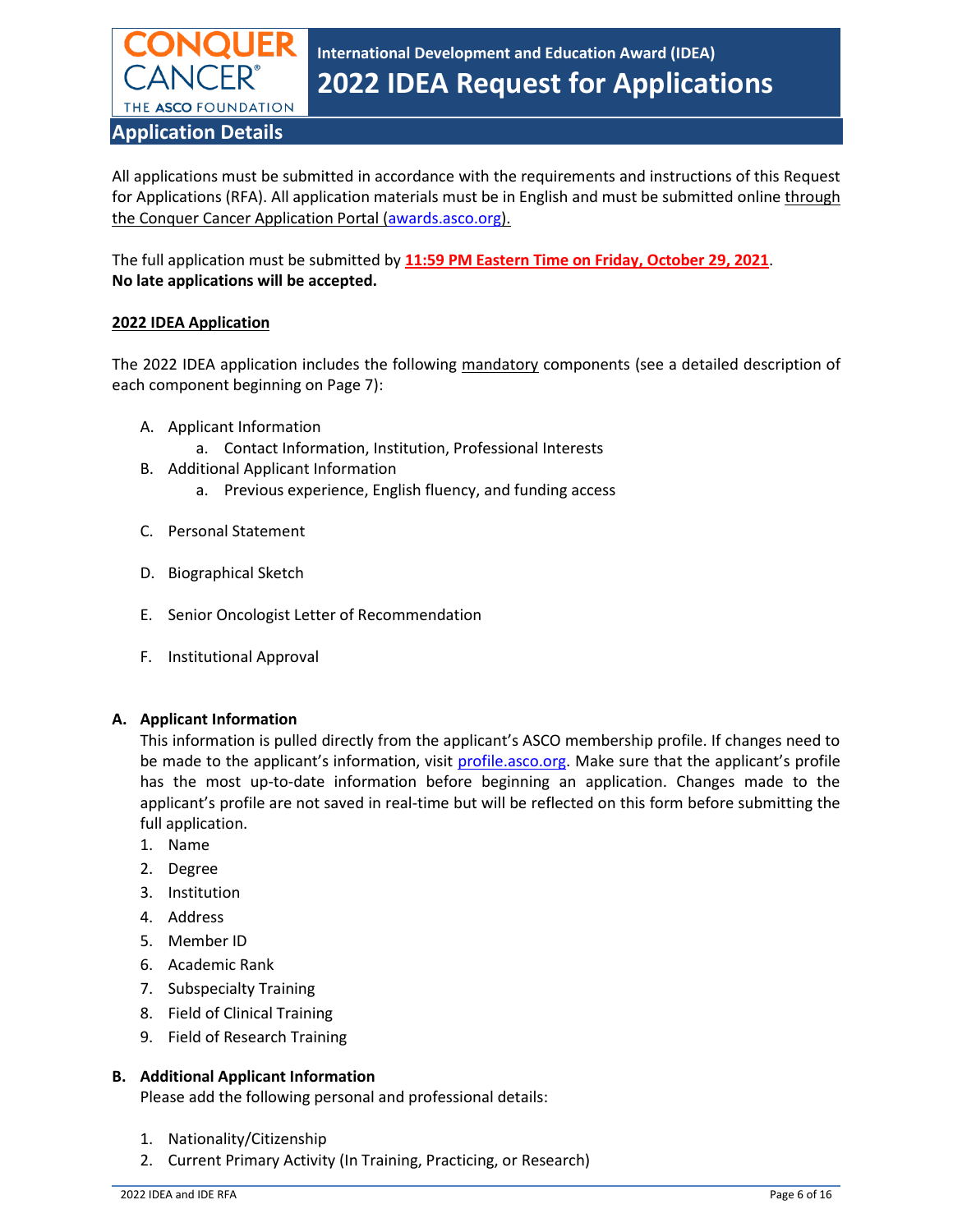

- 3. Primary Specialty/Disease Site Focus
- 4. English Proficiency Level
- 5. Current Research Funding *(if applicable)*
- 6. Attendance at past ASCO meetings *(if applicable)*
- 7. Information about planned Abstract submission for ASCO's 2022 Annual Meeting (if applicable)
- 8. Application to the IDEA program in previous years
- 9. IDEA Marketing

#### <span id="page-6-0"></span>**C. Personal Statement**

In this section, click the [link](https://asco.smapply.io/protected/resource/eyJoZnJlIjogMTA0NTAyNDgwLCAidnEiOiAxNzE2NjF9/) to download a template for your personal statement. Your Personal Statement must be written in English and be a maximum of two (2) typewritten pages. This statement must be your original thoughts and words and provide as many details as possible. The Personal Statement is your opportunity to explain why the review committee should select you for the award. You can write your statement in a Word document, convert it to a PDF, and **upload** your personal statement to the site.

The Personal Statement includes the following required sections:

- 1. **Background** Provide an overview of your oncology background and a description of oncology in your region of the world.
- 2. **Specific Objectives** State concisely and realistically how attending the Annual Meeting and being mentored by an ASCO member at a cancer center in the United States or Canada will impact your work and oncology in your country/region. List specific objectives that you wish to accomplish while participating in the program.
- 3. **Future Plans** Dissemination of the knowledge you gain is an important element of the IDEA program. State how you will apply what you learn during the Annual Meeting and the time spent with your mentor at a U.S./Canadian cancer center. Provide examples of lectures, meetings, and any other future plans you will carry out after returning to your home country.
- 4. **Mentor** Please indicate with a YES or NO if you currently have a mentor in a high-income country and provide a brief comment/description.

#### <span id="page-6-1"></span>**D. Biographical Sketch (Upload)**

In this section, click the [link](https://asco.smapply.io/protected/resource/eyJoZnJlIjogMTA0NTAyNDgwLCAidnEiOiAxMjg2NzR9/) to download a template for your biographical sketch. Please keep your biosketch to a maximum of 5 pages. You will need to enter information about your Education/Training and Work Information. If you have no published articles, you may enter "N/A" in Section B. If you have no research experience, you may enter "N/A" in Section C. If you have not attended or lectured at any conferences, you may enter "N/A" in Section D. If you are not involved with any professional societies, such as your local or national oncology society, you may enter "N/A" in Section E.

If you have recently filled out a biosketch form for an US National Institutes of Health (NIH) grant proposal, please feel free to use that form in place of this one.

After you have finished filling out this form, save it on your computer as a PDF and **upload** it to the online application portal.

Please note: To download the template, your pop-up blocker must be disabled. You can also find the templates on the [asco.org/idea](https://www.asco.org/idea) page.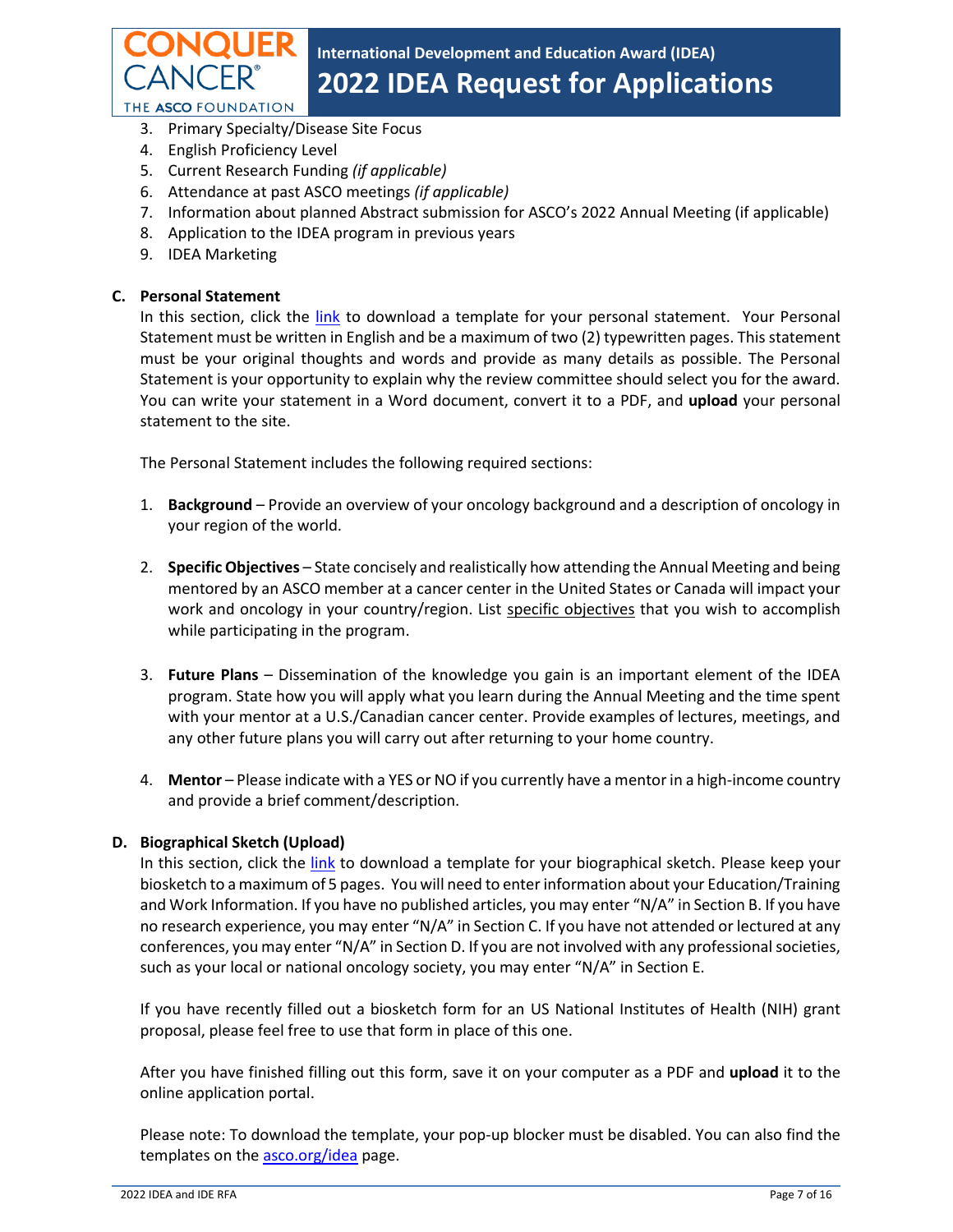#### <span id="page-7-0"></span>**E. Senior Oncologist Letter of Recommendation (Upload)**

THE ASCO FOUNDATION

In this section, click the [link](https://asco.smapply.io/protected/resource/eyJoZnJlIjogMTA0NTAyNDgwLCAidnEiOiAxMjg2Njh9/) to download a template for your Letter of Recommendation. You must identify a Senior Oncologist who is willing to submit a letter of recommendation in support of your participation in the IDEA program. It is preferable, but not required, that your Senior Oncologist is an ASCO member, and that (s)he resides in the same country as you. Please select someone who has known you for several years, is familiar with the quality of your work, and understands the importance of your attendance at the ASCO Annual Meeting (as it relates to your institution, your patients, and your country).

- You may choose a past IDEA recipient to serve as your Senior Oncologist.
- If you are currently enrolled in an oncology training program, the Director of your Training Program **must** approve the Letter of Recommendation.

Provide the Letter of Recommendation form to your Senior Oncologist. Your Senior Oncologist must use this form for your letter of recommendation. The form addresses the relationship between the applicant and Senior Oncologist, how the applicant compares to their colleagues, how participation in the IDEA program will impact the applicant, and the opportunities the applicant will have to disseminate the information learned upon returning home.

After the Senior Oncologist has completed the form, they should print and sign the form and give it back to you. You will also need to have your Program Director print and sign the form (if applicable). After obtaining the signature(s), you will need to scan the signed form, save it on your computer, and upload it to the online application portal.

Please note: To download the link, your pop-up blocker must be disabled. You can also find the templates on the **asco.org/idea** page.

#### <span id="page-7-1"></span>**F. Institutional Approval (Upload)**

In this section, click the [link](https://asco.smapply.io/protected/resource/eyJoZnJlIjogMTA0NTAyNDgwLCAidnEiOiAxMjg2NzF9/) to download a template that will be completed by your Institutional Approver (for example, the Chair of your Department, or the Director of your Institution). This person must affirm that all information included in the application is accurate and true to the best of their knowledge; and that, if selected, the applicant has the support of the institution to participate in the IDEA program.

Provide the Institutional Approval form to the person who will serve as your Institutional Approver. After the Institutional Approver has completed the form, they should print and sign the form and give it back to you. You will need to scan the signed form, save it on your computer, and upload it to the online application portal.

Please note: To download the link, your pop-up blocker must be disabled. You can also find the templates on the **asco.org/idea** page.

After all sections of the application have been completed, the applicant will have an opportunity to review the entire application. On the left navigation, click "Review" to review or "Submit" to submit the application.. Once the applicant is completely satisfied with their application, they must click the "Submit" button. The "Submit" button will appear only after all sections of the application have been completed.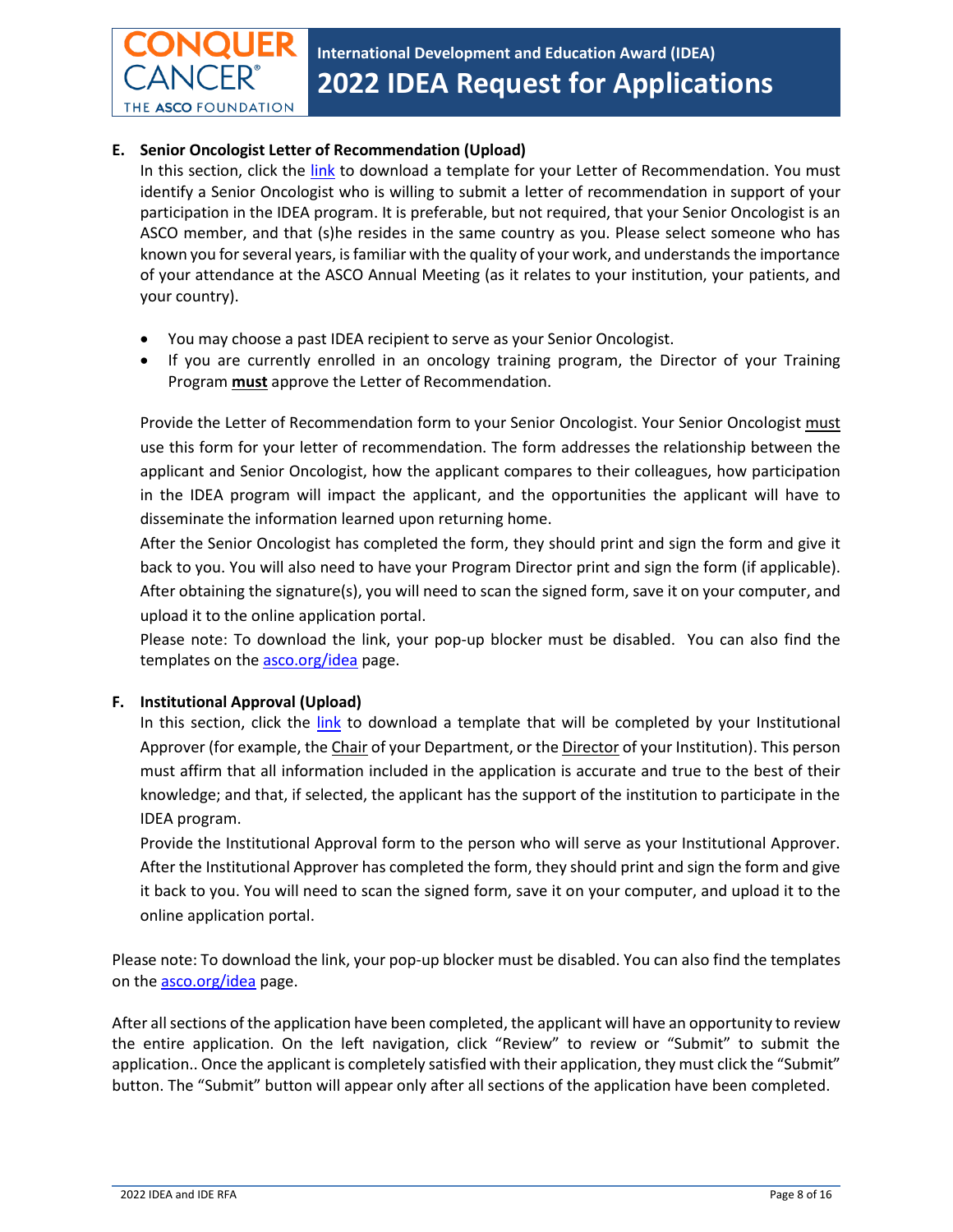

To download a copy of the application, click "My Applications". Click the ellipsis (…) on the specific application and click "Download". On the next screen, select the desired options and click "Download". A new tab will open. Once the download is ready, click "Download". The application will be downloaded as a zip file.

In order to be considered, applications must be complete and submitted prior to **11:59 PM Eastern Time, Friday, October 29, 2021**.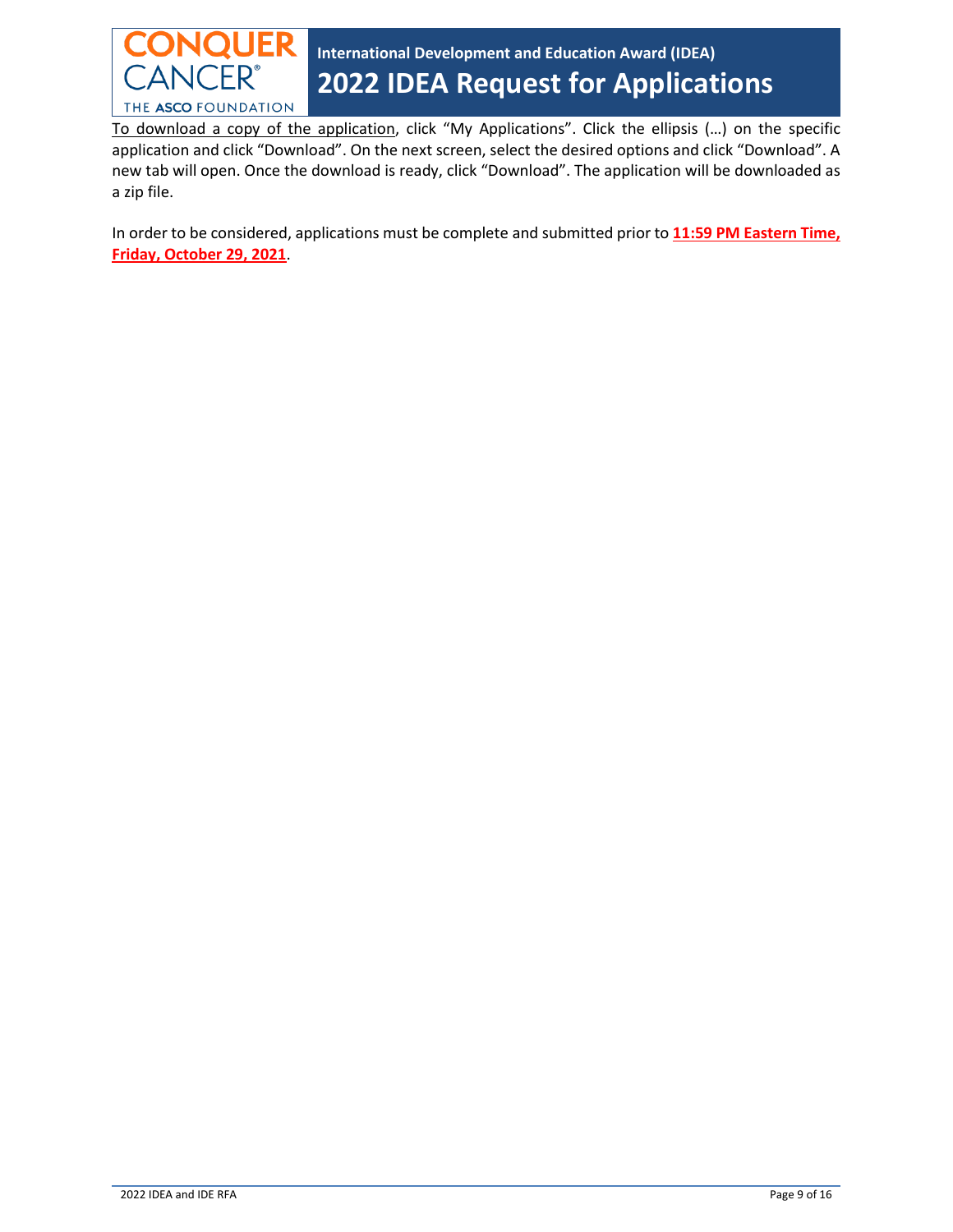

**International Development and Education Award (IDEA) 2022 IDEA Request for Applications**

<span id="page-9-0"></span>Every completed application is reviewed and graded by the IDEA Working Group, which consists of 14-16 ASCO member volunteers from around the world. Graders will carefully review the CV to make sure the applicant meets the eligibility criteria, specifically noting whether the applicant has fewer than 10 years of experience in oncology; assess how important receiving the IDEA award would be for the applicant's career development; and evaluate the applicant's accomplishments as an indicator of future potential.

Graders will also review the personal essays, taking into consideration the applicant's objectives for attending the Annual Meeting and receiving the Extended Tour Award (ETA), as well as the applicant's stated plan for sharing the knowledge gained upon returning home.

Finally, graders will assess the overall quality of the application, considering factors such as the recommendation letter submitted by the applicant's Senior Oncologist, level of English proficiency, the level of need for this award in order to attend the Annual Meeting (i.e., lack of access to other funding), and whether the applicant submitted an abstract for the ASCO Annual Meeting.

In order to ensure diverse representation among the recipients, the Working Group may also take other factors into consideration, including oncologic specialty, primary activity (researchers vs. practitioners), country, or gender.

Depending on funding availability, approximately 6 finalists will be selected. In late-December/early January, each finalist will be called by a member of the IDEA Steering Group in order to assess whether the finalist is still interested in participating in the IDEA program, to find out whether the finalist has experienced any changes in their personal or professional life which may affect their ability to participate in the program, and to assess the finalist's ability to speak and comprehend English. The group of Recipients will be finalized after calls have been placed.

#### <span id="page-9-1"></span>**Award Notification**

All applicants will be notified of their selection status in **mid-January 2022.** The applicants selected to receive the Award will have five (5) days to decide whether they will accept or decline the Award. In the event a Recipient declines the Award, an alternate will be contacted and offered the Award. All Award decisions are communicated via email and are final.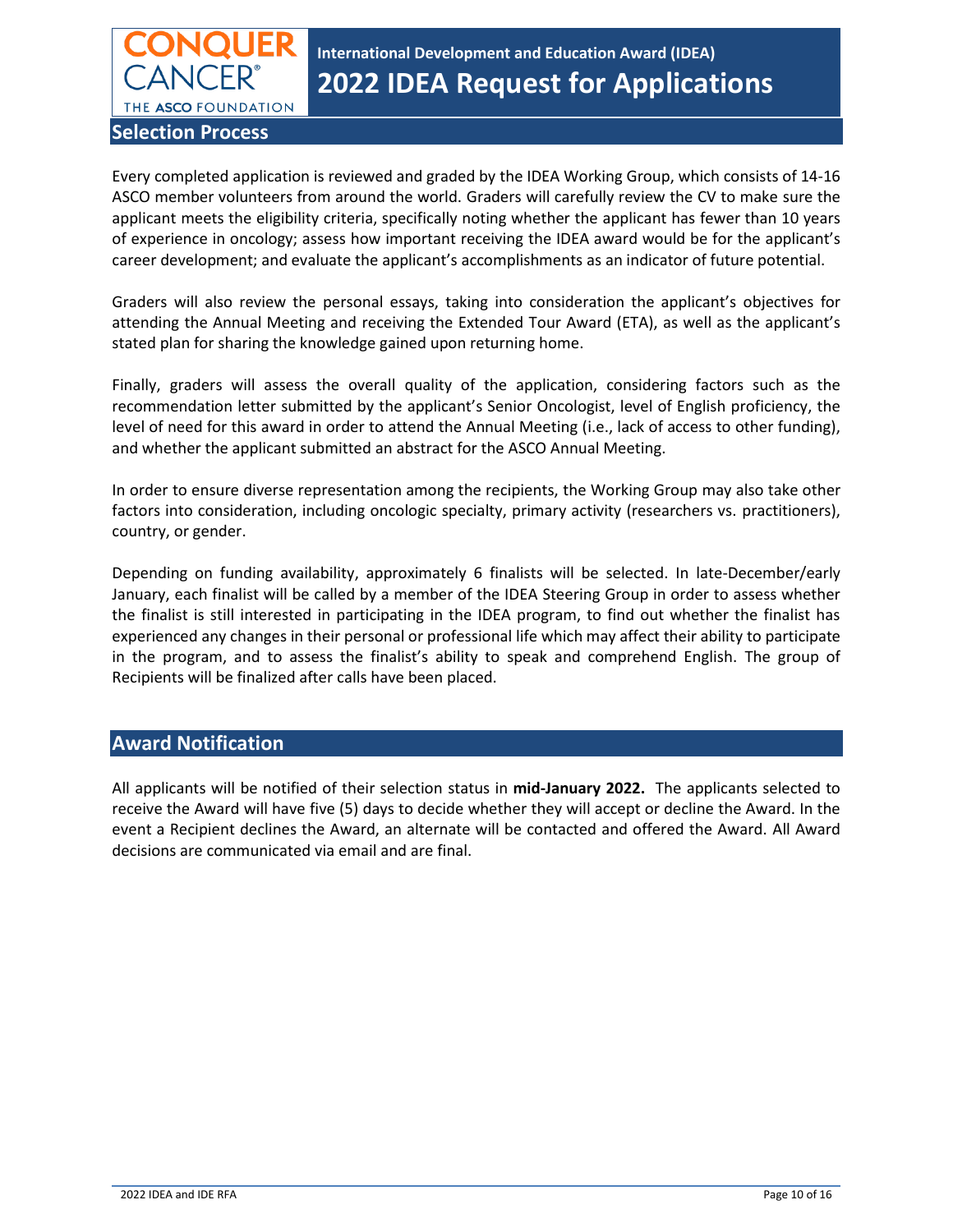

<span id="page-10-0"></span>Applicants chosen to receive the International Development and Education Award must accept and comply with the following terms and conditions:

#### **Passport / Visa Information**

- Each Recipient must possess a passport that is valid at the time of anticipated travel, and remain valid for 6 months after entering the United States. If the passport has an expiration date before **December 1, 2022**, the Recipient must renew the passport before applying for a U.S. visa, and is responsible for paying any fees associated with renewing the passport.
- Each Recipient will begin the process of applying for a U.S. visitor (B1/B2) visa immediately upon receiving the IDEA Award. For more information on the visa application process, visit the U.S. State Department website [\(https://travel.state.gov/content/travel/en/us-visas.html\)](https://travel.state.gov/content/travel/en/us-visas.html) or contact the nearest United States Embassy or Consulate. ASCO is not responsible for providing visa assistance for travelers (e.g., a spouse or child) who are accompanying the Recipient to the United States.
- For Recipients who need to apply for a U.S. visitor (B1/B2) visa, ASCO will reimburse \$160 USD to defray the expense of obtaining a U.S. visa. This amount is not intended to cover the full expense of obtaining a U.S. visa. The \$160 reimbursement will be included in the Recipient's per diem stipend and is contingent upon successful participation in the IDEA program.
- For Recipients who must travel outside of their country in order to obtain a U.S. visa, ASCO will reimburse up to \$1,000 USD toward the cost of airfare, ground transportation, hotel, and meals. Recipients must provide all original receipts at the time of the Annual Meeting in order to obtain reimbursement, which is contingent upon successful participation in the IDEA program.
- It is the responsibility of the Recipient to find out whether any transit visas are required to travel through other countries on the way to the United States, and for obtaining those visas. The Recipient must notify ASCO if a transit visa is required.
- If a U.S. visitor (B1/B2) visa has not been obtained by May 1, 2022, the Recipient must contact ASCO immediately. ASCO will evaluate whether the Recipient's participation in the IDEA program should be postponed.
- Although we will try to accommodate any award winner who is unable to attend the ASCO Annual Meeting, we cannot guarantee the award funds will be available after the year that the award was won.

#### **Travel, Hotel, and Per Diem (Daily) Stipend**

- ASCO will arrange economy-class airline tickets for all Recipients through ASCO's official travel agency. ASCO is not responsible for making arrangements for travelers (e.g., a spouse or child) who are accompanying the Recipient to the United States.
- A Recipient who wants to cancel their participation in the IDEA program, or change their travel itinerary, must contact ASCO at least 30 days prior to the Recipient's scheduled departure. The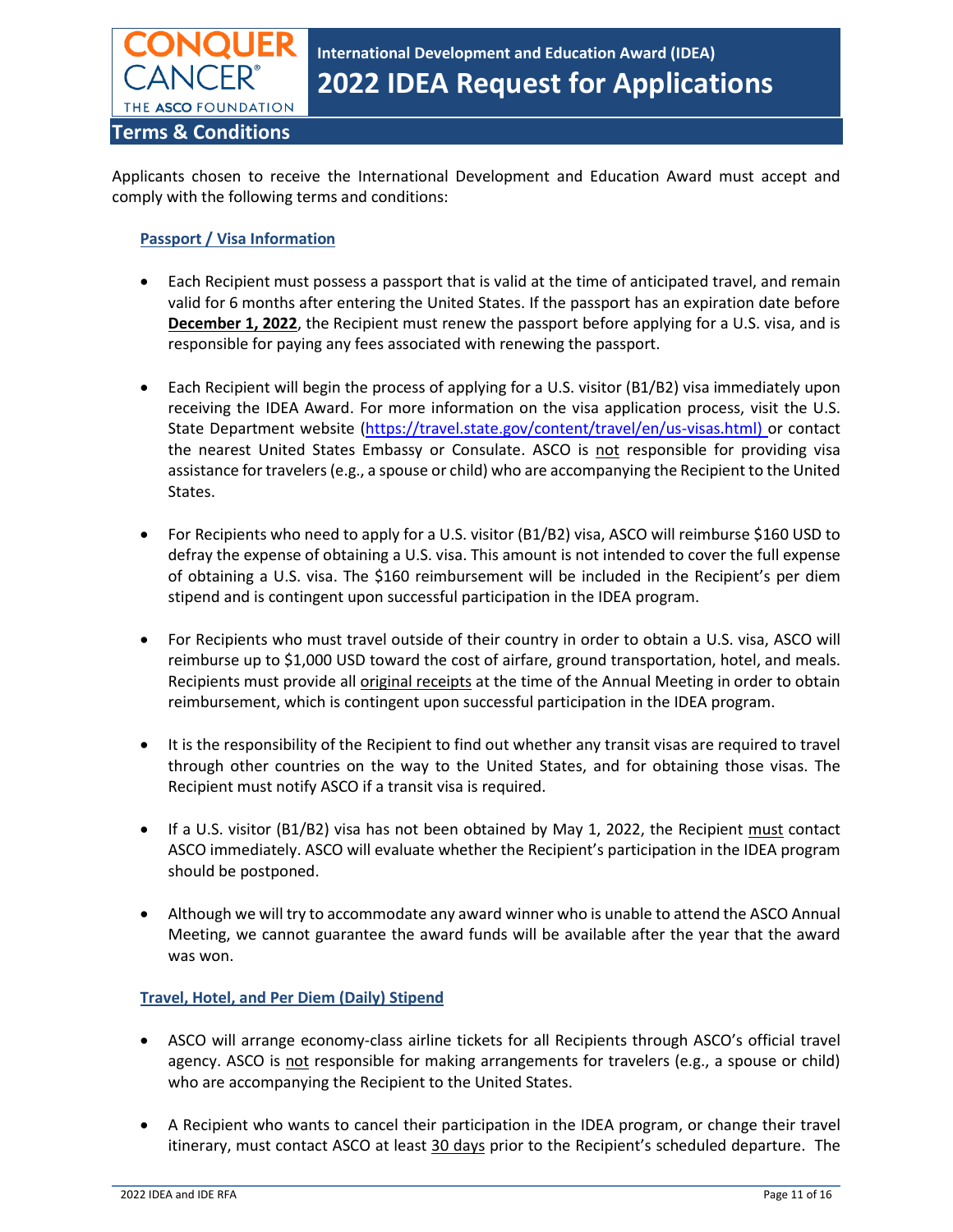

Recipient is financially responsible for any costs associated with changing or canceling the travel arrangements less than 30 days before departure, unless the change is the result of a true emergency (e.g., death or serious injury or illness of the Recipient or an immediate family member).

- The IDEA Award is not intended to completely cover all travel or daily expenses during a Recipient's travel. For example, the Award does not cover medical care, or taxes. All incidentals (room service, telephone, laundry, movies, etc.) will be paid for by the Recipient. The Recipient is financially responsible for all travel, living, and related expenses not covered as part of the IDEA program described here.
- The per diem stipend is intended to cover:
	- Food/meals purchased while participating in the IDEA program (some meals will be provided at events) and during the ETA.
	- Ground transportation to and from the airport in the Recipient's home country and while in the United States.

#### **Required Participation and Reports/Survey**

- IDEA Recipients are required to communicate with their Mentors prior to departure for the United States. Recipients are also encouraged to maintain contact with Mentors following their experience.
- IDEA Recipients are required to attend all IDEA-related events during the Annual Meeting.
- IDEA Recipients are required to submit requested evaluations of the IDEA program and provide information on professional activities. A questionnaire will be sent to Recipients one (1) month following the Annual Meeting, another questionnaire will be sent to Recipients one (1) year later, and a third questionnaire will be sent to Recipients five (5) years after they received the award.
- Recipients are strongly encouraged to participate in any activities/reunions of IDEA alumni and to maintain contact with ASCO.

#### **Other**

- U.S. law requires ASCO to ask you to confirm that you do not employ, transact with, provide services to, or otherwise deal with individuals or organizations that are sanctioned by the United States Department of Treasury's Office of Foreign Asset Control (OFAC), or with any persons known to it.
- Each Recipient must provide the name of a person (for example, a spouse or parent) whom ASCO can contact in case of emergency while the Recipient is in the United States.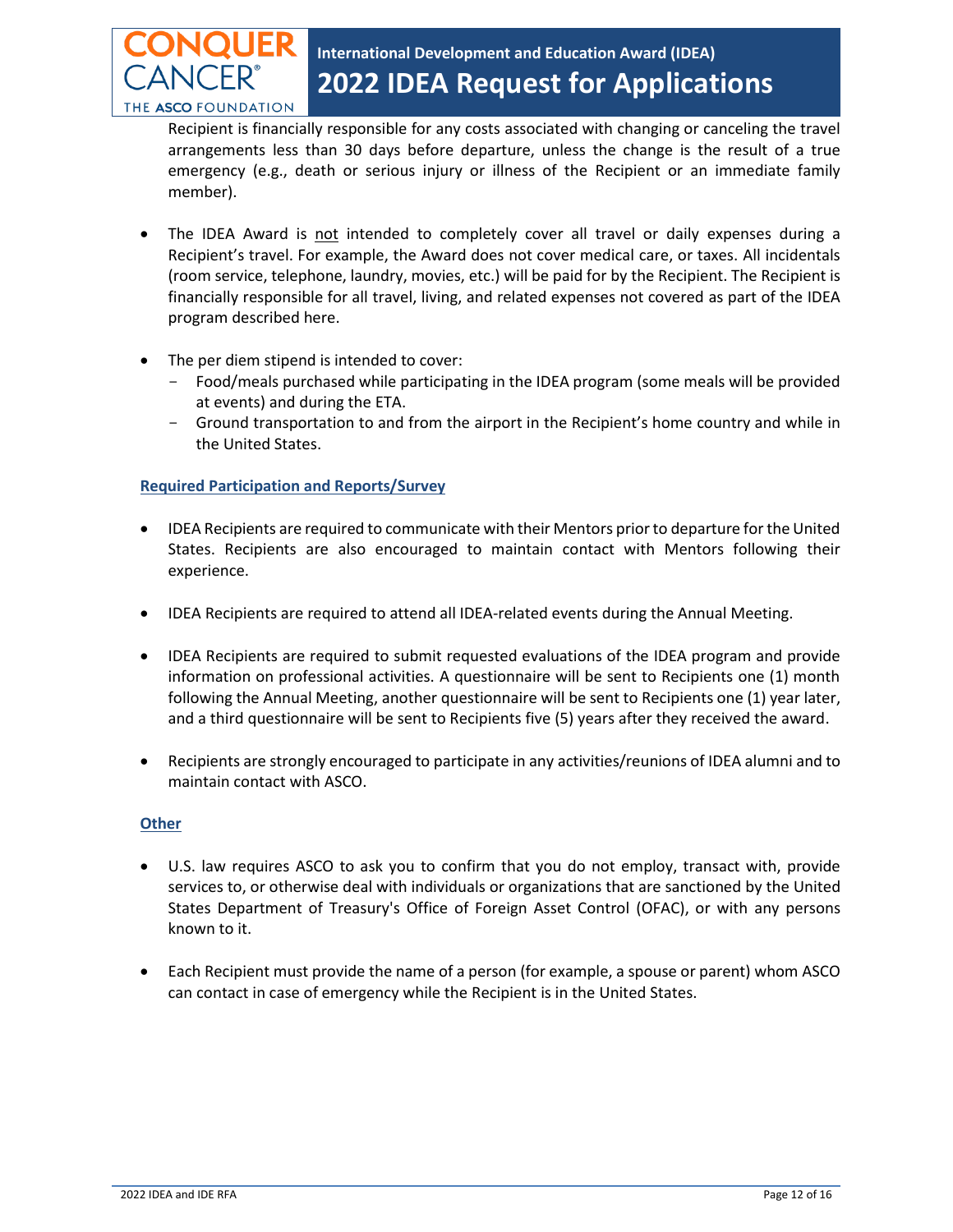

## <span id="page-12-0"></span>**World Bank List of Countries Classified as Low-Income, Lower-Middle-Income, and Upper-Middle Income**

If your country is not listed below, you do not meet the criteria for the International Development and Education Award, and you may not apply for the 2022 IDEA program. (Below list as of 7.21.21)

#### **[Low-Income Countries](http://data.worldbank.org/about/country-classifications/country-and-lending-groups#Low_income)**

| Afghanistan          | Gambia, The      | Mozambique           | Togo   |
|----------------------|------------------|----------------------|--------|
| Burkina Faso         | Guinea           | Niger                | Uganda |
| Burundi              | Guinea-Bissau    | Rwanda               | Yemen  |
| Central African Rep. | Korea, Dem. Rep. | Sierra Leone         |        |
| Chad                 | Liberia          | Somalia              |        |
| Congo, Dem. Rep.     | Madagascar       | South Sudan          |        |
| Eritrea              | Malawi           | Sudan                |        |
| Ethiopia             | Mali             | Syrian Arab Republic |        |

#### **[Lower-Middle-Income Countries](http://data.worldbank.org/about/country-classifications/country-and-lending-groups#Lower_middle_income)**

| Angola         | Egypt, Arab Rep. | Mauritania            | Senegal            |
|----------------|------------------|-----------------------|--------------------|
| Algeria        | El Salvador      | Micronesia, Fed. Sts. | Solomon Islands    |
| Bangladesh     | Eswatini         | Moldova               | Sri Lanka          |
| <b>Belize</b>  | Ghana            | Mongolia              | Tanzania           |
| <b>Benin</b>   | Haiti            | Morocco               | Tajikistan         |
| <b>Bhutan</b>  | Honduras         | Myanmar               | Timor-Leste        |
| <b>Bolivia</b> | India            | Nepal                 | Tunisia            |
| Cabo Verde     | Indonesia        | Nicaragua             | Ukraine            |
| Cambodia       | Iran             | Nigeria               | Uzbekistan         |
| Cameroon       | Kenya            | Pakistan              | Vanuatu            |
| Comoros        | Kiribati         | Papua New Guinea      | Vietnam            |
| Congo, Rep.    | Kyrgyz Republic  | Philippines           | West Bank and Gaza |
| Côte d'Ivoire  | Lao PDR          | Samoa                 | Zambia             |
| Djibouti       | Lesotho          | São Tomé and Principe | Zimbabwe           |

#### **[Upper-Middle-Income Countries](http://data.worldbank.org/about/country-classifications/country-and-lending-groups#Upper_middle_income)**

| Albania                | Dominican Republic       | Libya                     | Serbia                               |
|------------------------|--------------------------|---------------------------|--------------------------------------|
| American Samoa         | Ecuador                  | Malaysia                  | South Africa                         |
| Argentina              | <b>Equatorial Guinea</b> | <b>Maldives</b>           | St. Lucia                            |
| Armenia                | Fiji                     | Marshall Islands          | &the<br>Vincent<br>St.<br>Grenadines |
| Azerbaijan             | Gabon                    | <b>Mauritius</b>          | Suriname                             |
| <b>Belarus</b>         | Georgia                  | Mexico                    | Thailand                             |
| Bosnia and Herzegovina | Grenada                  | Moldova                   | Tonga                                |
| <b>Botswana</b>        | Guatemala                | Montenegro                | Turkey                               |
| Brazil                 | Guyana                   | Namibia                   | Turkmenistan                         |
| <b>Bulgaria</b>        | Iraq                     | North Macedonia           | Tuvalu                               |
| China                  | Jamaica                  | Panama                    | Venezuela, RB                        |
| Colombia               | Jordan.                  | Paraguay                  |                                      |
| Costa Rica             | Kazakhstan               | Peru                      |                                      |
| Cuba                   | Kosovo                   | Romania                   |                                      |
| Dominica               | Lebanon                  | <b>Russian Federation</b> |                                      |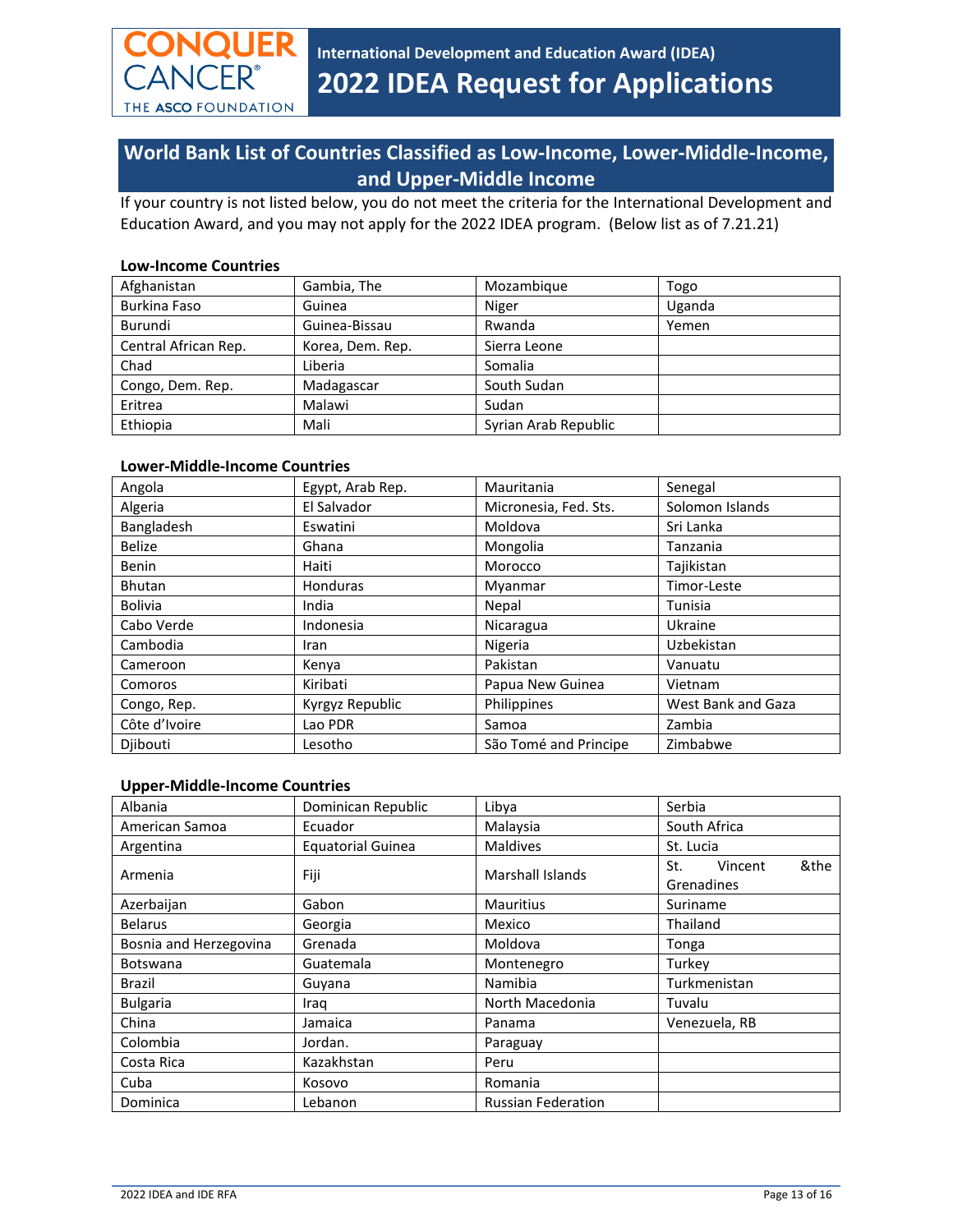

### **World Bank List of Countries Classified As High-Income**

<span id="page-13-0"></span>If you have completed more than one academic year of "formal training" (for instance, attended medical school, participated in internships, fellowships, or residency programs) in a country listed below, you do not meet the criteria for the International Development and Education Award, and you may not apply for the 2022 IDEA program.

| Andorra                       | Gibraltar                | Oman                            |
|-------------------------------|--------------------------|---------------------------------|
| Antigua and Barbuda           | Greece                   | Palau                           |
| Aruba                         | Greenland                | Poland                          |
| Australia                     | Guam                     | Portugal                        |
| Austria                       | Hong Kong SAR, China     | <b>Puerto Rico</b>              |
| Bahamas, The                  | Hungary                  | Qatar                           |
| <b>Bahrain</b>                | Iceland                  | San Marino                      |
| <b>Barbados</b>               | Ireland                  | Saudi Arabia                    |
| Belgium                       | Isle of Man              | Seychelles                      |
| Bermuda                       | Israel                   | Singapore                       |
| <b>British Virgin Islands</b> | Italy                    | Sint Maarten (Dutch part)       |
| Brunei Darussalam             | Japan                    | Slovak Republic                 |
| Canada                        | Korea, Rep.              | Slovenia                        |
| Cayman Islands                | Kuwait                   | Spain                           |
| <b>Channel Islands</b>        | Latvia                   | St. Kitts and Nevis             |
| Chile                         | Liechtenstein            | St. Martin (French part)        |
| Croatia                       | Lithuania                | Sweden                          |
| Curaçao                       | Luxembourg               | Switzerland                     |
| Cyprus                        | Macao SAR, China         | Taiwan, China                   |
| Czech Republic                | Malta                    | <b>Trinidad and Tobago</b>      |
| Denmark                       | Monaco                   | <b>Turks and Caicos Islands</b> |
| Estonia                       | Nauru                    | <b>United Arab Emirates</b>     |
| Faroe Islands                 | Netherlands              | United Kingdom                  |
| Finland                       | New Caledonia            | <b>United States</b>            |
| France                        | New Zealand              | Uruguay                         |
| French Polynesia              | Northern Mariana Islands | Virgin Islands (U.S.)           |
| Germany                       | Norway                   |                                 |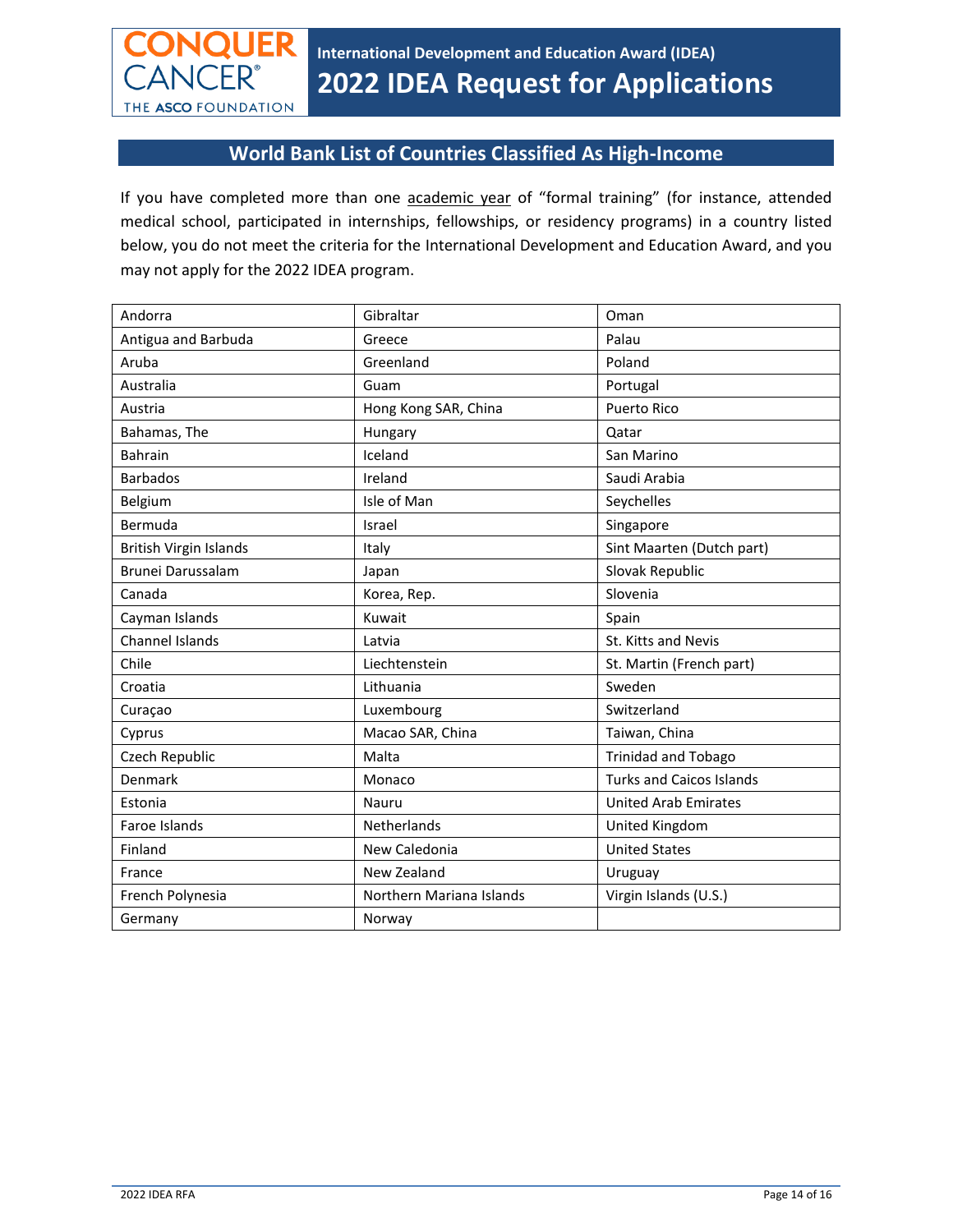

# **Appendix A. Helpful Tips for Using the Application Portal**

#### **Getting Started**

To access the application portal, go to [https://asco.smapply.io](https://asco.smapply.io/)

- *If you have an existing ASCO account*, use your ASCO credentials to log into the application portal. If you are having issues logging in, click the "Need Help?" link in the "Log-in" page.
- *If you do not have an ASCO account*, go to awards.asco.org and click "Log-in" in the top right corner of the screen. On the next screen, click "Create Account" and follow the prompts to complete your account setup and create a password. After your account is set up, you will be returned to the application portal.
- *To initiate an application*, once logged into the application portal, click "View Programs", select the program "International Development and Education Award", and click "Apply".
- *NOTE:* Make sure that your ASCO membership profile has the most up-to-date information before beginning an application

#### **Completing the Eligibility Quiz**

You will first be asked to complete an eligibility quiz. Once you have answered each question, click "Mark as Complete" at the bottom of the page. You will then receive an email to confirm your eligibility. If you are eligible, you will automatically have access to the full application. The different application tasks will appear in the left navigation. If you have any questions regarding eligibility, contac[t idea@asco.org.](mailto:idea@asco.org)

#### **Navigating the Application**

- Click the task(s) in the left navigation to start working on your application.
- Click "Save and Continue Editing" at the bottom of the page as you go through the application.
- When finished with a particular task (e.g., Project Information), click "Mark as Complete" at the bottom of the page to validate task completion.
- If you need to edit a task after it has been Marked as Complete, click the ellipsis (…) on the top right corner of the task as shown below. Select "Edit" to reopen the form.
	- o IMPORTANT! Do NOT click "Reset" as this will delete previously entered data!

| Completed Jul 23 2021 02:08 PM (EDT)                                                                                                                                                                                                           | Download |
|------------------------------------------------------------------------------------------------------------------------------------------------------------------------------------------------------------------------------------------------|----------|
| <b>Applicant Information</b>                                                                                                                                                                                                                   | Reset    |
| The information below is pulled directly from your ASCO profile. If you need to make ar<br>information, visit profile asco.org. Changes made to your profile do not save in this forn<br>reflected before submission of your full application. | Edit     |
| Please make sure that your profile has the most up-to-date information before you submit your full application.                                                                                                                                |          |

**First Name**